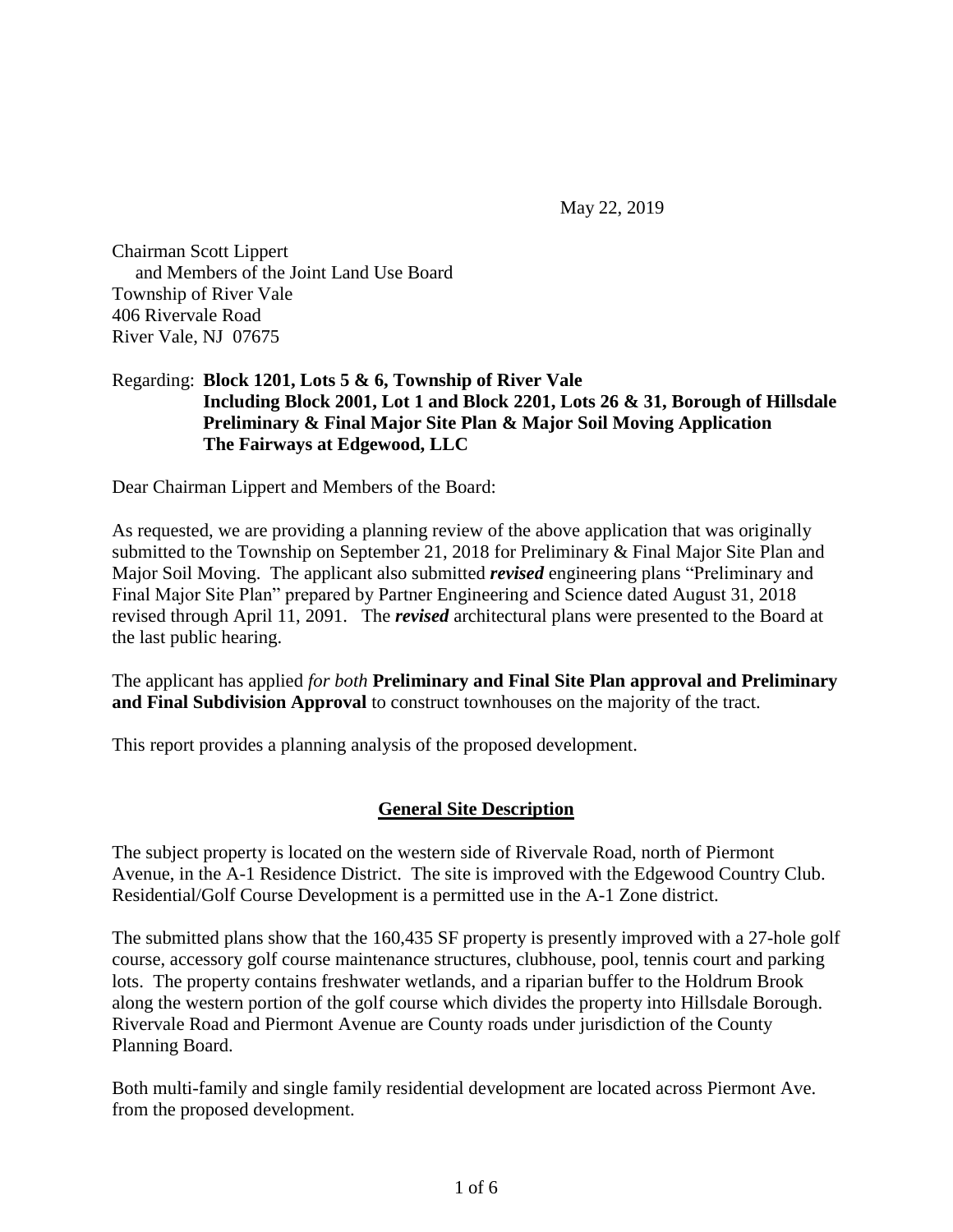### **Development Proposal**

The applicant initially seeks Preliminary and Final Subdivision approval to realign existing Lots 5 & 6 (160.44 acres total) to create three new lots as follows:

- Lot " $A$ " 115.65 Acres (Golf Course Lot)
- Lot "B" 43.09 Acres (Townhouse Lot)
- Lot " $C$ " 1.31 Acres (Affordable Housing Lot)

According to the submitted plans, the applicant proposes to remove an existing maintenance building and nine holes of the existing golf course and construct 225 market rate units (193 townhomes and 32 quadplex units) on Lot "B" and 24 affordable rental units on Lot "C." The clubhouse, club amenities, and 18 holes of the golf course are to remain on Lot "A"; a new maintenance building and turf care facility are also proposed for Lot "A."

One entrance/exit are proposed to the townhouse/quadplex development from Rivervale Road at the current clubhouse driveway. Another egress drive with emergency access is proposed to Cedar Lane opposite Mark Lane. Affordable rental units are all to be contained in a separate building with a separate access from Piermont Avenue with no linkage between the two sites. This general area also contains the new golf club maintenance buildings.

All of the total 193 townhouse units are proposed with three bedrooms. Of the 32 quadplex units, 16 are two bedroom and 16 are three bedroom units. Of the 24 affordable units, four are one bedroom units, 15 are two bedroom units, and five are three bedroom units. The bedroom distribution of the affordable units conforms to the Uniform Housing Affordability Controls (UHAC).

A total of 197 off-street parking spaces (149 spaces at townhouse house complex and 48 at affordable housing building) are provided. Approximate unit sizes have not been provided. The affordable housing building is proposed at approximately 8,325 Sf with a height of 48.5 feet. The other townhouse and quadplex buildings are proposed at 44.5 feet in height.

## **Zoning Review**

It appears bulk variances are needed in connection with the proposed Residential/Golf Course Development project. The following variances are needed from the requirements contained in Section 142-224.

- 1. **Accessory Structure Building Height, Maintenance Building "A"**: 1 story, 25 ft. maximum permitted vs. 2 stories, 33 ft. 6 inches proposed.
- 2. **Accessory Structure Building Height, Environmental Storage Building "B**": 25 ft. maximum permitted height vs. 25 ft. 8 inches proposed. The building is proposed at one story, which conforms to ordinance requirements.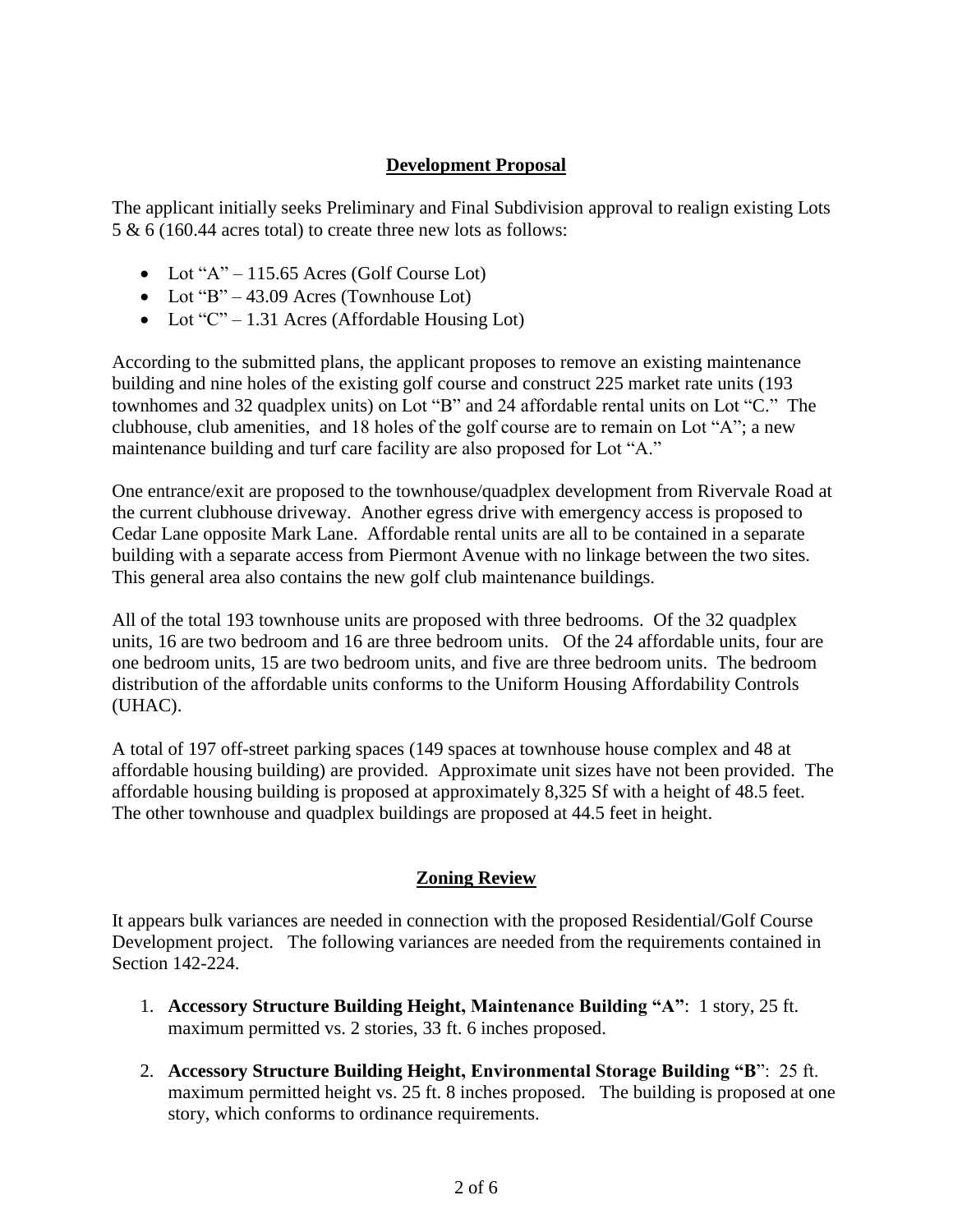**3. Signage:** Two signs permitted per ordinance (one monument sign and one directional sign) vs. four signs proposed**.** 

Following are variance requirements *from other sections* of the River Vale Township Land Use Ordinance:

- 4. **Fence Height**: 3 ft. maximum permitted in front yard area vs. 5 ft. high fencing with decorative embellishments that extend to 6 ft. in height.
- 5. **Size of Accessory Structures**: 600 SF maximum permitted, vs. 16,800 SF Maintenance Building "A," and 5,700 SF Environmental Building "B" proposed.

A discussion of the required proofs for bulk variances follows.

#### Bulk Variances

Bulk variances are classified as  $c(1)$  or  $c(2)$  variances. The Municipal Land Use Law (MLUL) permits granting a c (1) variance from the zoning ordinance where:

- (a) by reason of exceptional narrowness, shallowness or shape of a specific piece of property;
- (b) by reason of exceptional topographic conditions or physical features uniquely affecting a specific piece of property;
- (c) by reason of an extraordinary and exceptional situation uniquely affecting a specific piece of property or the structures lawfully existing thereon, the strict application of the zoning ordinance would result in peculiar and exceptional practical difficulties to, or exceptional and undue hardship upon, the developer of such property.

The focus of the  $c(1)$  variance is on the physical characteristics of the land that create a hardship on the owner. In contrast, a c(2) variance focuses on the characteristics of the land that present an opportunity for improved zoning and planning that will benefit the neighborhood and community. The Municipal Land Use Law permits granting a c(2) variance from the zoning ordinance where the purposes of the MLUL "would be advanced by a deviation from the zoning ordinance requirements and the benefits of the deviation would substantially outweigh any detriment." The c(2) variance should not be granted when only the owner or applicant's purposes would be advanced. The c(2) variance should actually benefit the community because it provides a better zoning alternative for the property. A  $c(2)$  variance should promote flexibility and creativity in site design and allow for deviations from the zoning ordinance in cases where a more desirable result can be achieved through a relaxation of the bulk requirements.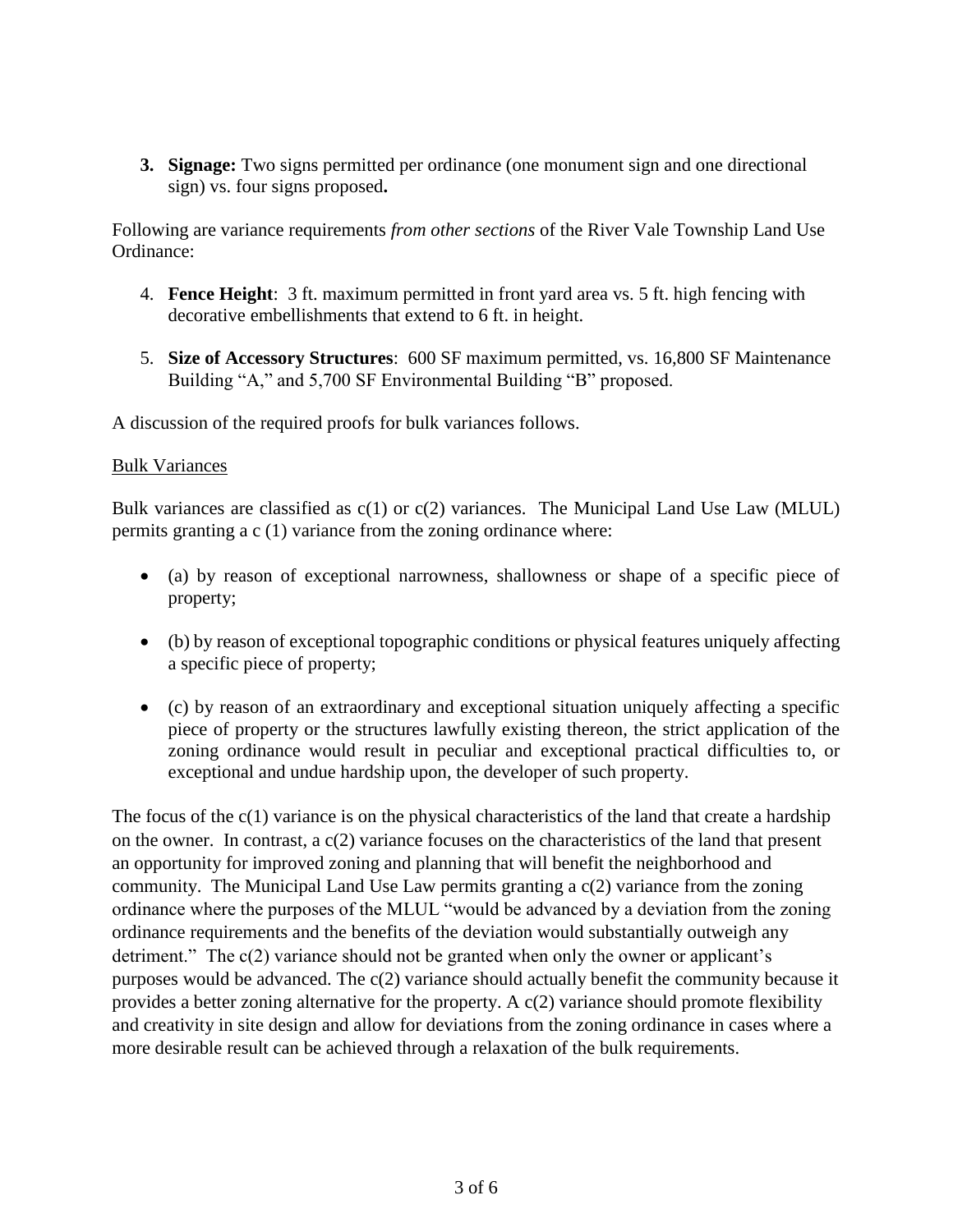All variances must prove the negative criteria as well as the positive criteria.

The negative criteria consists of two parts, which are commonly referred to as "prongs." For the first prong, an applicant must demonstrate that the variance can be granted "without substantial detriment to the public good." The Applicant must show the impact of the proposed variance so that the Board can determine whether or not it will cause such damage as to constitute substantial detriment to the public good. For the "detriment to the public good," the focus is on the impact of the variance on nearby properties. The Board should evaluate the impact of the proposed variance requests upon the nearby properties and determine if it will cause damage to the neighborhood character that establishes a substantial detriment to the public good.

With regard to the second prong, an applicant must demonstrate that the variance will not "substantially impair the intent and purpose of the zone plan and zoning ordinance." With the "impairment of the zone plan and zoning ordinance," the applicant must show that the use sought is not inconsistent with the intent and purpose of the Master Plan and Zoning Ordinance.

The applicant should provide the requisite proofs for the variances associated with the proposed development. The applicant must show both the positive and negative criteria.

# **Master Plan**

The 2016 Master Plan Reexamination Report recognizes that golf courses in the state have come under pressure for sale and development, and in an effort to continue the golf course use at Edgewood Country Club, recommended inclusion of a Residential/Golf Course Development Regulations in the A-1 Zone District.

In addition, Goal #8 of the 2005 Master Plan calls for *supporting the continuation* of the Township's three golf courses. The proposed development results in continued operation of the golf course at Edgewood Country Club.

## **General Comments**

We offer the following comments on the submitted materials and comments from the opposition's counsel:

1. The bulk tables should be further modified to include all required variances. There should be one central location on the plans that clearly identifies all necessary variances; typically variances are listed in or below the bulk tables.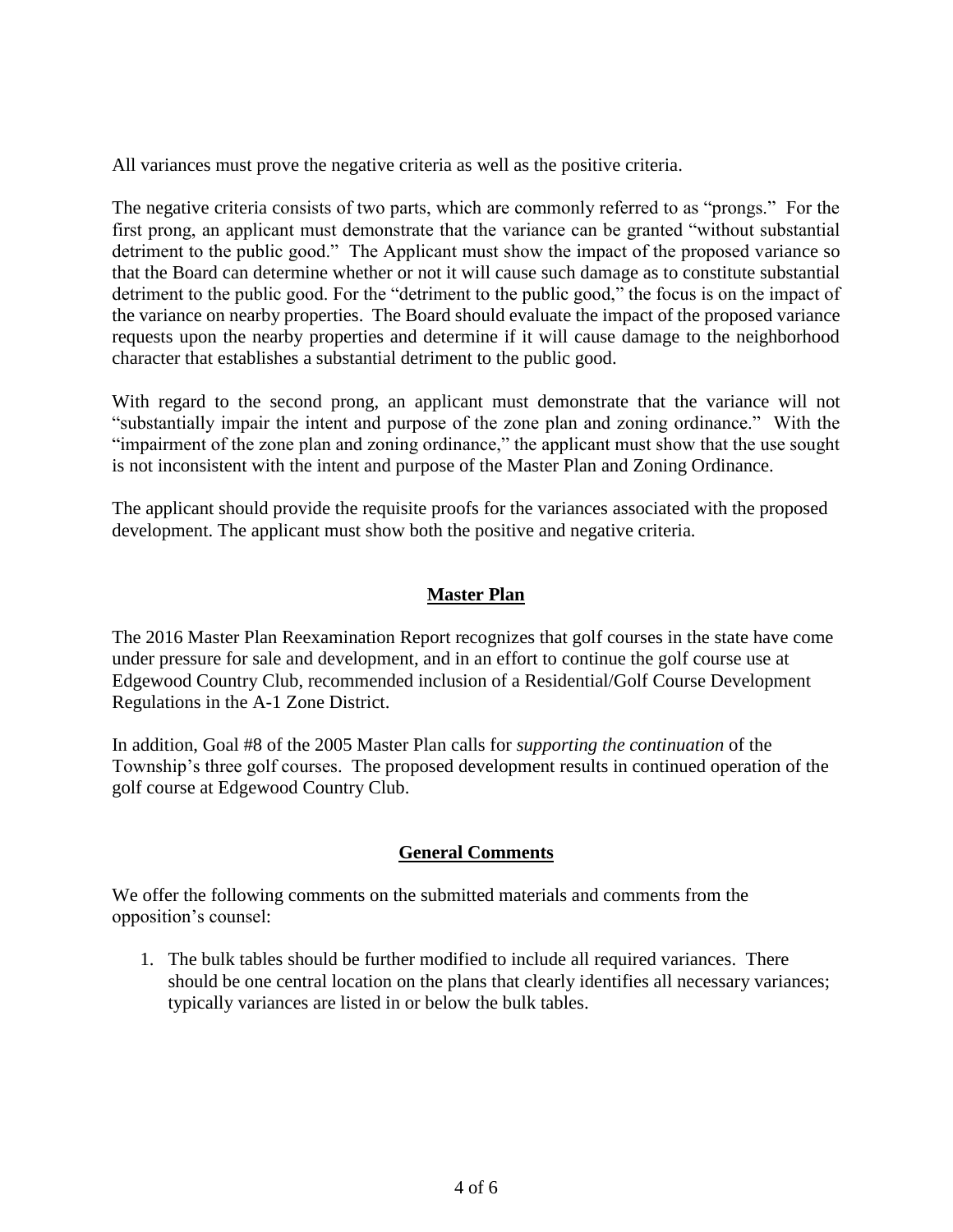- 2. The requirements for the landscape buffer are contained in 142-224A(6). The buffer includes, at various points, the three items listed in items listed in 142-224A(6)(f-h), i.e. a planted earthen berm 4 ft. high from the existing ground surface; trees planted one/40 linear ft.; and sufficient plantings to result in the required number of points per linear feet of buffer. It appears that the requirements for the landscape buffer, as contained in the ordinance, are met.
- 3. Required setbacks, coverage limitations, and other bulk regulations for the proposed Residential/Golf Course Development are contained within Section 142-224 of the Township's Land Use Ordinance for the A-1 Zone District.

These are the bulk regulations that are applicable to the proposed Residential/Golf Course Development. Bulk regulations and coverages for other zone districts are not applicable.

4. Section 142-224 of the Township's Land Use Ordinance does place some limitations on accessory structures within a Residential/Golf Course Development.

However, there is no limitation *on the number* of accessory structures within Section 224. In addition, the ordinance contemplates *multiple accessory structures* on the lot, as many accessory uses are customarily permitted with golf courses, including but not limited to a clubhouse, tennis and golf pro shop, swimming pool, driving range, gatehouse, etc.

Furthermore, the number of accessory structures has previously been identified and approved as part of a July 2009 Site Plan approval, as stipulated in the Board Engineer's review.

5. There has been discussion at the public hearing of the location of the accessory structures on the golf course lot. One of the required permitted principal uses in the Residential/Golf Course Development is an 18-hole golf course. As indicated in Section 142-224A(2)(a) of the ordinance, the golf course shall be, "a minimum length of 6,000 yards collectively measured by each of 18 holes, from the center of the rearmost tee to the center of the green of each hole."

The definition does not include a required building as part of the golf course use. The ordinance contemplates and permits several accessory uses in connection with the golf course use. Many of these accessory uses, such as the swimming pool, tennis and golf pro shop, gatehouse and caretaker dwelling involve structures. Therefore, it appears that the ordinance anticipated the improvement of the golf course area with various accessory structures.